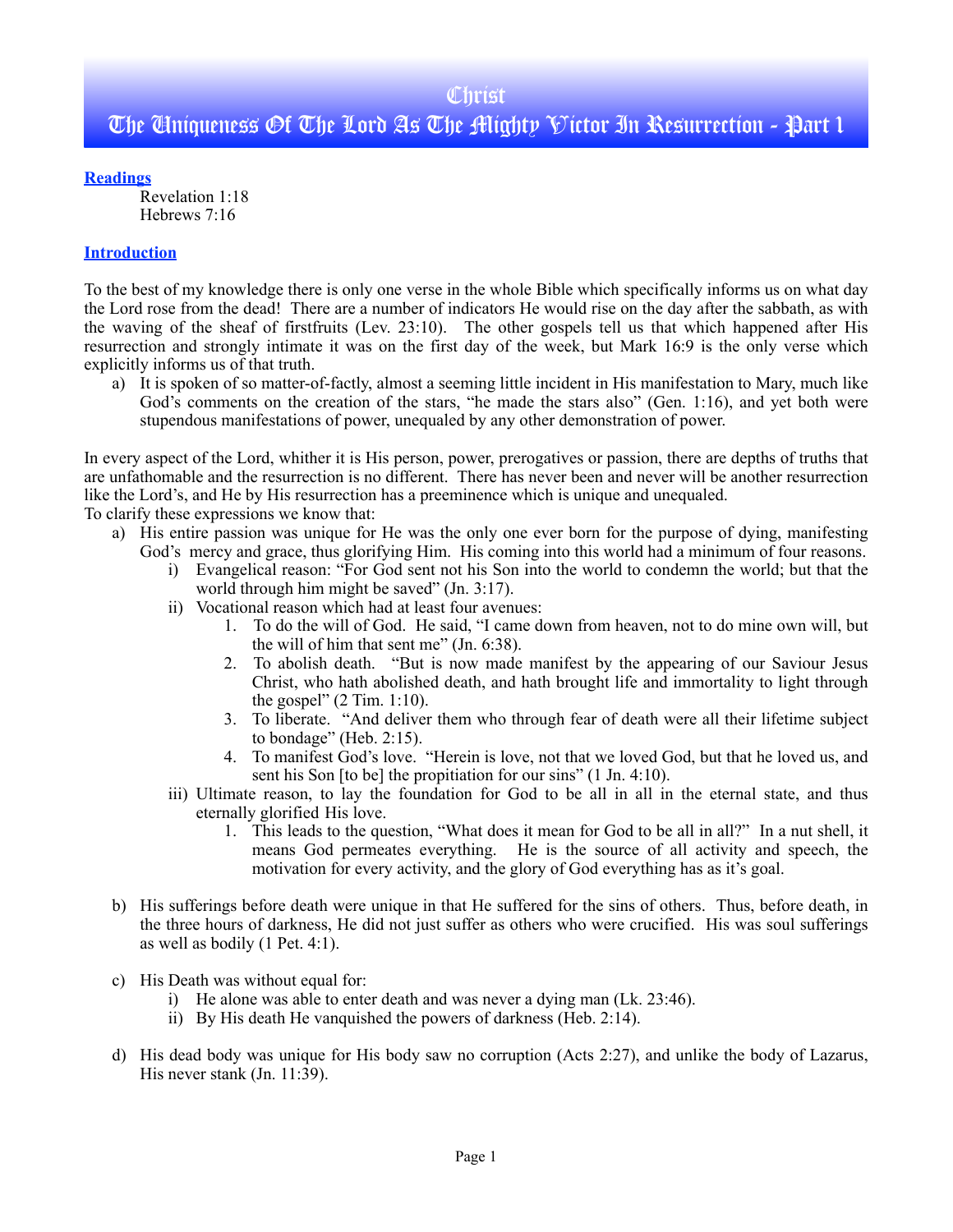## **Dealing With Two Of The Vocational Reasons**

Due to the vastness of the subject, this paper will only deal with Christ abolishing death and Christ declaring God's love.

- 1) He abolished death ( Isa. 25:7-8). He will destroy (bala), the word indicates the face of the covering. It is a lovely expression illustrated so beautifully as an individual with a covered face awaiting execution, already under condemnation. Then in that dark hour the covering is to be removed for condemnation is gone forever. It is the same Hebrew word as, "Swallow up death" in victory (Isa. 25:8).
- 2) Hosea presents a different picture (Hos. 13:14) where he presents the truth that the death of the Lord will be the plague (pestilence) of death and the destruction (exterminator) of the grave. The Lord by His death will ransom (redeem, rescue) His people from the power of the grave for He will be a near kinsman (as Boaz was, Ruth 2:1) redeeming them. This is seen in the context of the deliverance of Israel from Assyria, but it is applied to death (1 Cor. 15: 55).
- 3) What a wonderful vision of the Lord John received on the isle of Patmos (Rev. 1:11-18). Having been presented with the glories of the Lord, the Lord then speaks saying those glorious words, "Fear not; I am the first and the last: I am he that liveth, and was dead; and, behold, I am alive for evermore, Amen; and have the keys of hell and of death" (Rev. 1:17, 18). Just like Jericho, the wall of Satanic power has been breached and He has the keys to its entrance. Never again will a death be needed to defeat Satan for when the Lord rose from the dead, He is alive forever more.
	- a) When Peter was preaching he made the following statement, "Him, being delivered by the determinate counsel and foreknowledge of God, ye have taken, and by wicked hands have crucified and slain: Whom God hath raised up, having loosed the pains of death: because it was not possible that he should be holden of it. For David speaketh concerning him, I foresaw the Lord always before my face, for he is on my right hand, that I should not be moved: Therefore did my heart rejoice, and my tongue was glad; moreover also my flesh shall rest in hope: Because thou wilt not leave my soul in hell, neither wilt thou suffer thine Holy One to see corruption. Thou hast made known to me the ways of life; thou shalt make me full of joy with thy countenance." (Acts 2:23-28). There is within the statement a comment of stupendous magnificence. It was much more for the passage quoted gives an insight easily missed. It is that little clause in the middle which is so profound, "God hath raised up, having loosed the pains of death: because it was not possible that he should be holden of it". Several truths shine out like the beam of a lighthouse on a stormy night. Note the following:
		- i) The contrast:
			- 1. In this passage the resurrection of the Lord is unique but:
				- (a) Not because He was the first to be be raised never to die again, for all others did die again. There were three resurrections in the Old Testament and three in the New Testament, but in every case the individual died again.
				- (b) Nor because His resurrection was prophesied, for our resurrection is prophesied as is that of the Jews and the two witnesses.
				- (c) Not because His resurrection was personally prophesied and intended to be a authentication of who He was.
		- ii) In this context the reason for the Lord's resurrection was:
			- 1. Because of the perfections of His life. Note the words of Peter and the Psalmist, words which went far beyond the Psalmist personally. The passage clearly intimates the resurrection of the Lord was because, "God raised Him from the dead BECAUSE it was not possible that he should be holden of it." Why did God raise Him? Because our Lord lived two major truths: